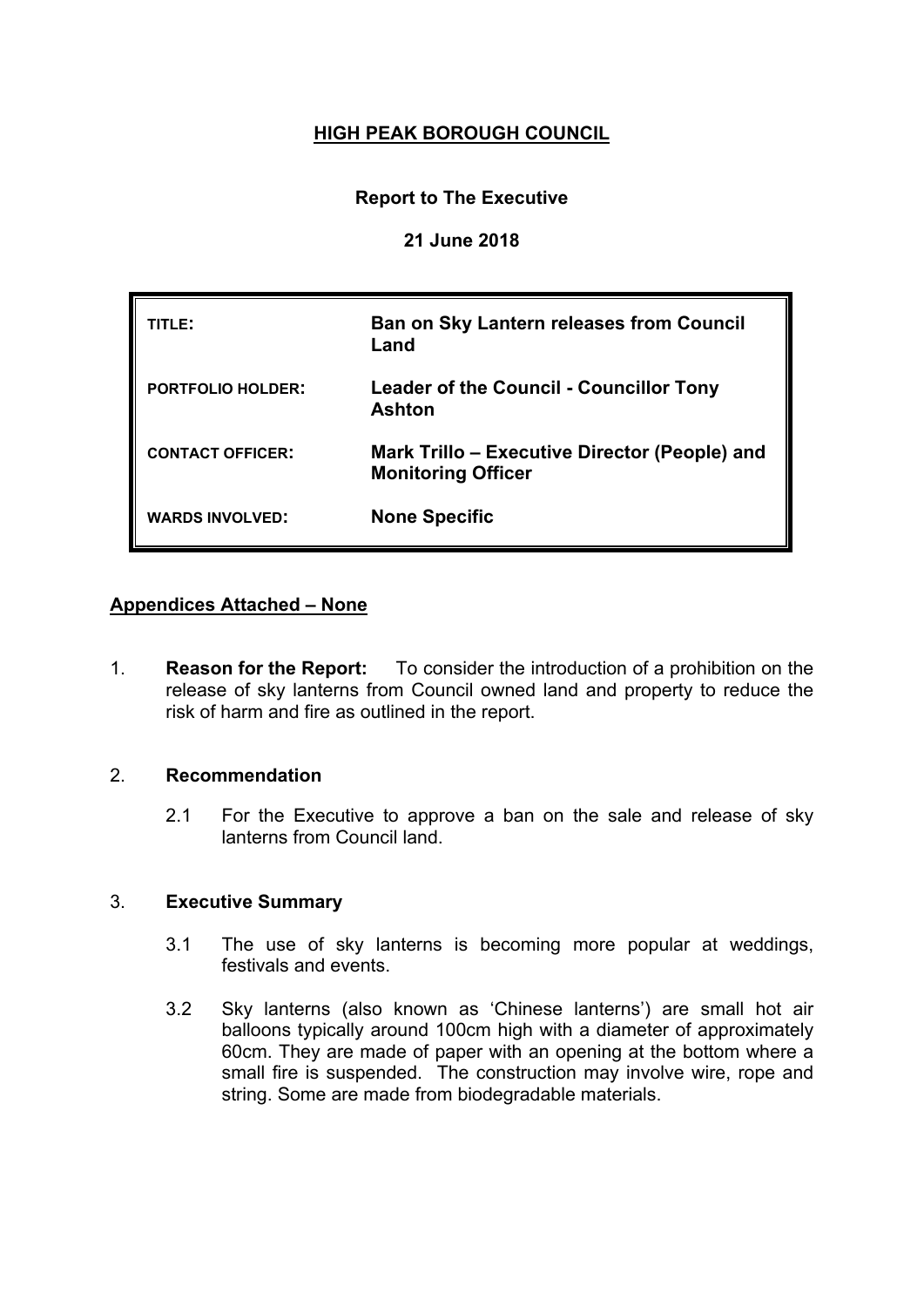- 3.3 The increasing usage is having a harmful impact on livestock and on the environment due to litter. This is particularly impacting on the marine environment, farming industry and parks.
- 3.4 Sky lanterns pose a serious threat to wildlife and livestock through both ingestion and entrapment. In addition, un-extinguished sky lanterns are a significant fire hazard and the metal waste can damage farm machinery and harm livestock, they are also a contributor to the defacement of land by litter and waste.
- 3.5 Many national organisations already support the ban on sky lantern releases, including the RSPCA, RSPB, the National Farmers Union, the Marine Conservation Society and the Chief Fire Officers' Association.

### 4. **How this report links to Corporate Priorities**

4.1 The report supports the corporate aim of promoting a safe, fair and secure environment for residents, businesses and visitors through a range of activities.

### 5. **Options and Analysis**

- 5.1 That the Borough Council prohibits the release of sky lanterns from all Council land (recommended).
- 5.2 That the prohibition on the use of sky lanterns would also apply to events organised by third parties which are held on Council property.
- 5.3 It is further recommended that the prohibition of sky lantern releases is incorporated into the terms and conditions of the Council's contracts, leases, licences and entertainment licences organised for events held on Council owned land and property.
- 5.4 That the ban of the release of sky lanterns is not approved (not recommended). The option of not enforcing a ban would fail to safeguard the public and livestock.

#### 6. **Implications**

6.1 Community Safety - (Crime and Disorder Act 1998)

The introduction of a ban on the release of sky lanterns from Council land could assist in the reduction of anti social behaviour and damage to animals, people and property.

6.2 Workforce

None.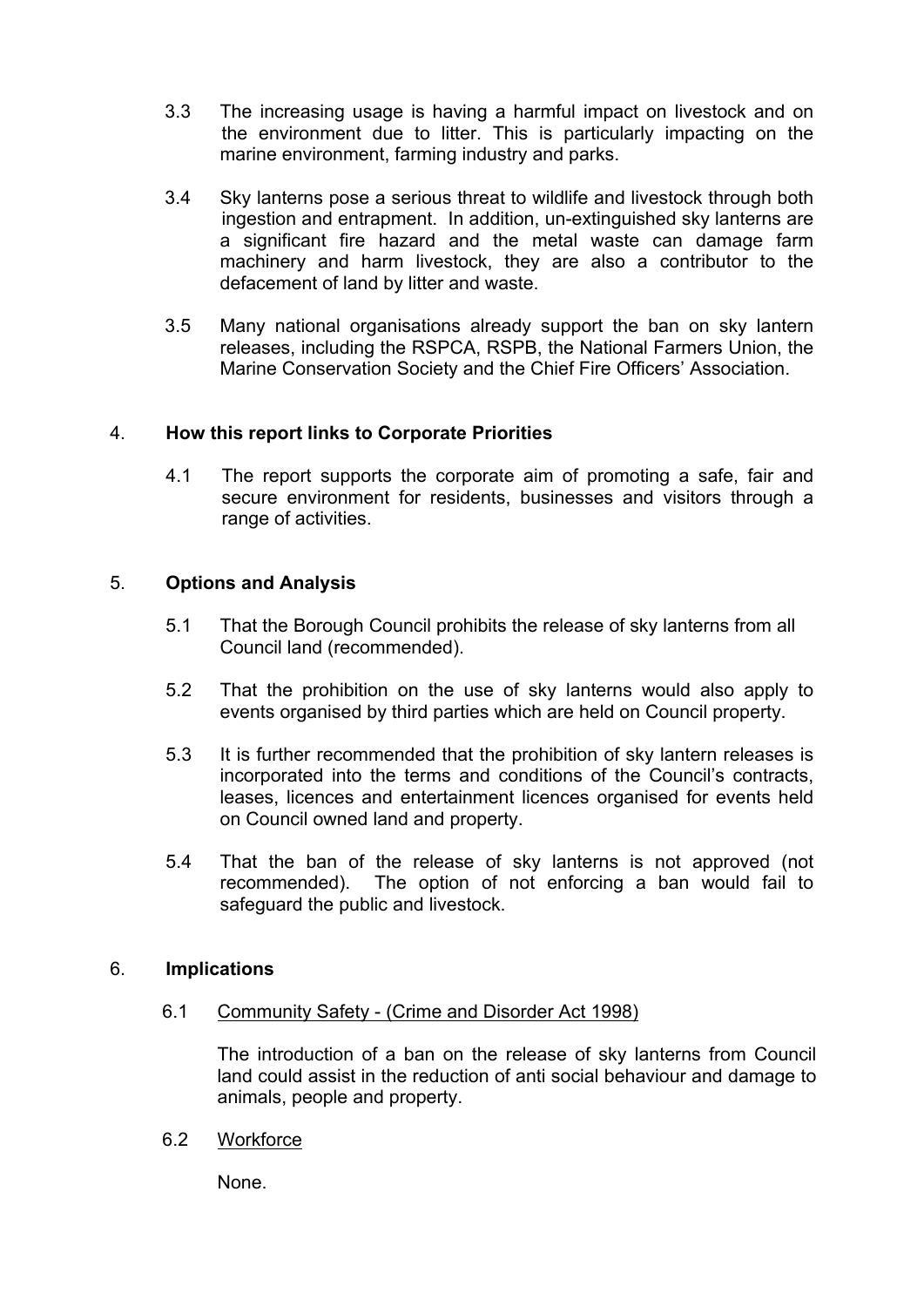### 6.3 Equality and Diversity/Equality Impact Assessment

This report has been prepared in accordance with the Council's Diversity and Equality Policies.

6.4 Financial Considerations

The cost of introducing a ban from Council owned land, including any publicity and the introduction of a policy would all need to be considered.

6.5 Legal

The ban is not enforceable by law but can be included in Council policies and permission agreements for the use of Council land. The ban would have limited other legal implications.

6.6 Sustainability

This proposal seeks to have a positive effect on the sustainability and well-being of residents and animal welfare in High Peak.

6.7 Internal and External Consultation

None.

6.8 Risk Assessment

None.

### 7. **Background and Detail**

- 7.1 When sky lanterns (also known as Chinese lanterns) are released, they do not just disappear, they float back down to earth. There is evidence to show that the release of sky lanterns presents an avoidable fire and safety risk. There is also evidence to indicate that sky lantern releases are a risk to livestock and wildlife.
- 7.2 In recent years local authorities, charities and other agencies have lobbied the Government calling for the ban of sky lanterns in the UK.
- 7.3 The Government decided not to prohibit sky lanterns, but in August 2014 the Trading Standards Institute, following discussions between Government and industry, issued an industry code of practice to provide guidance for manufacturers, importers, distributors and retailers of sky lanterns, covering their manufacture, and warnings and instructions that must be provided.